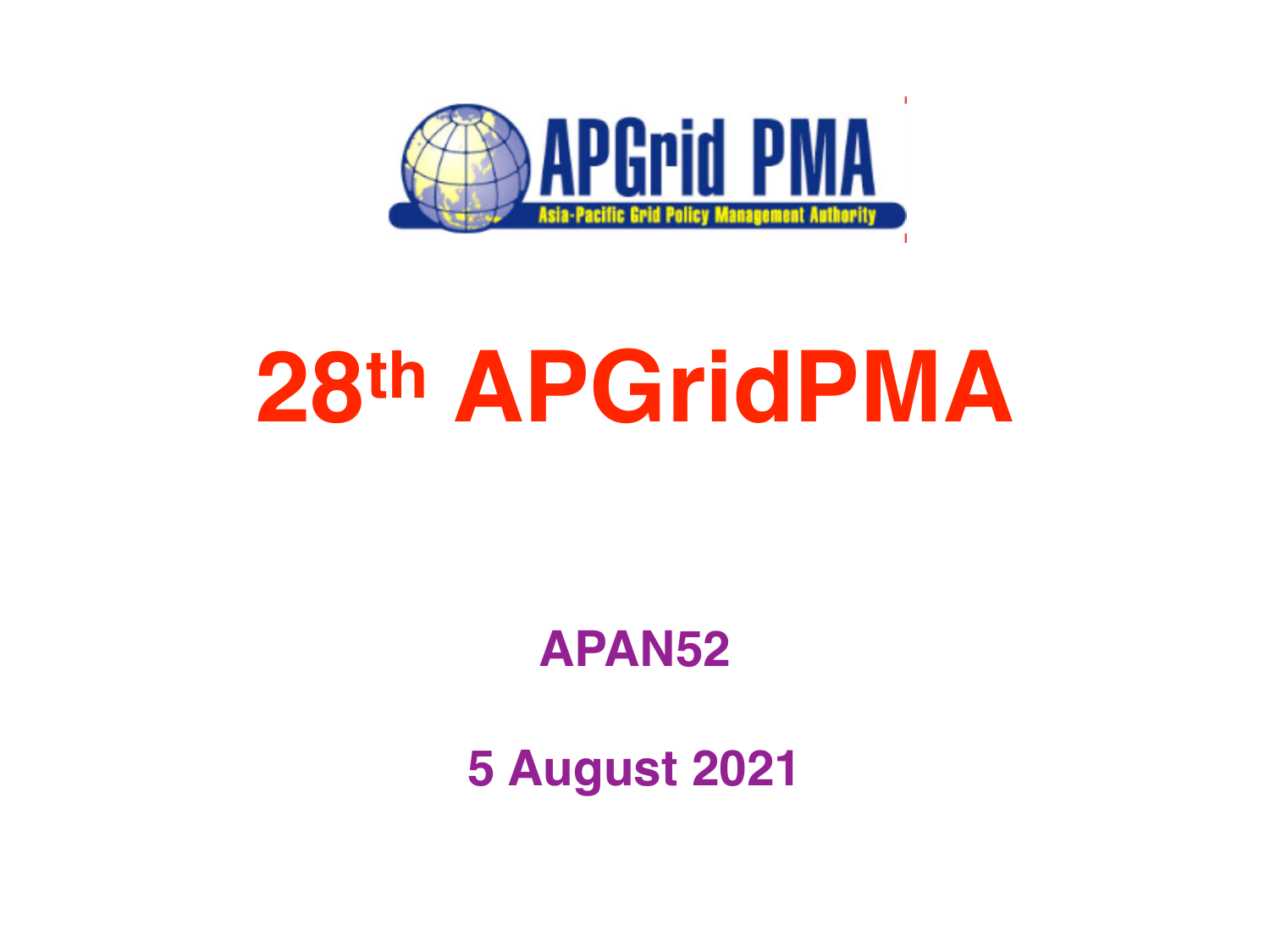

- **• 11:00-11:05 Introduction (Eric Yen)**
- **• 11:05-12:00 CA Reports: General report or Self-Audit report (All CAs)**
- **• 12:00-12:15 Update from IGTF and related activities (Eric Yen)**
- **• 12:15-12:30 Chair election (Eric Yen)**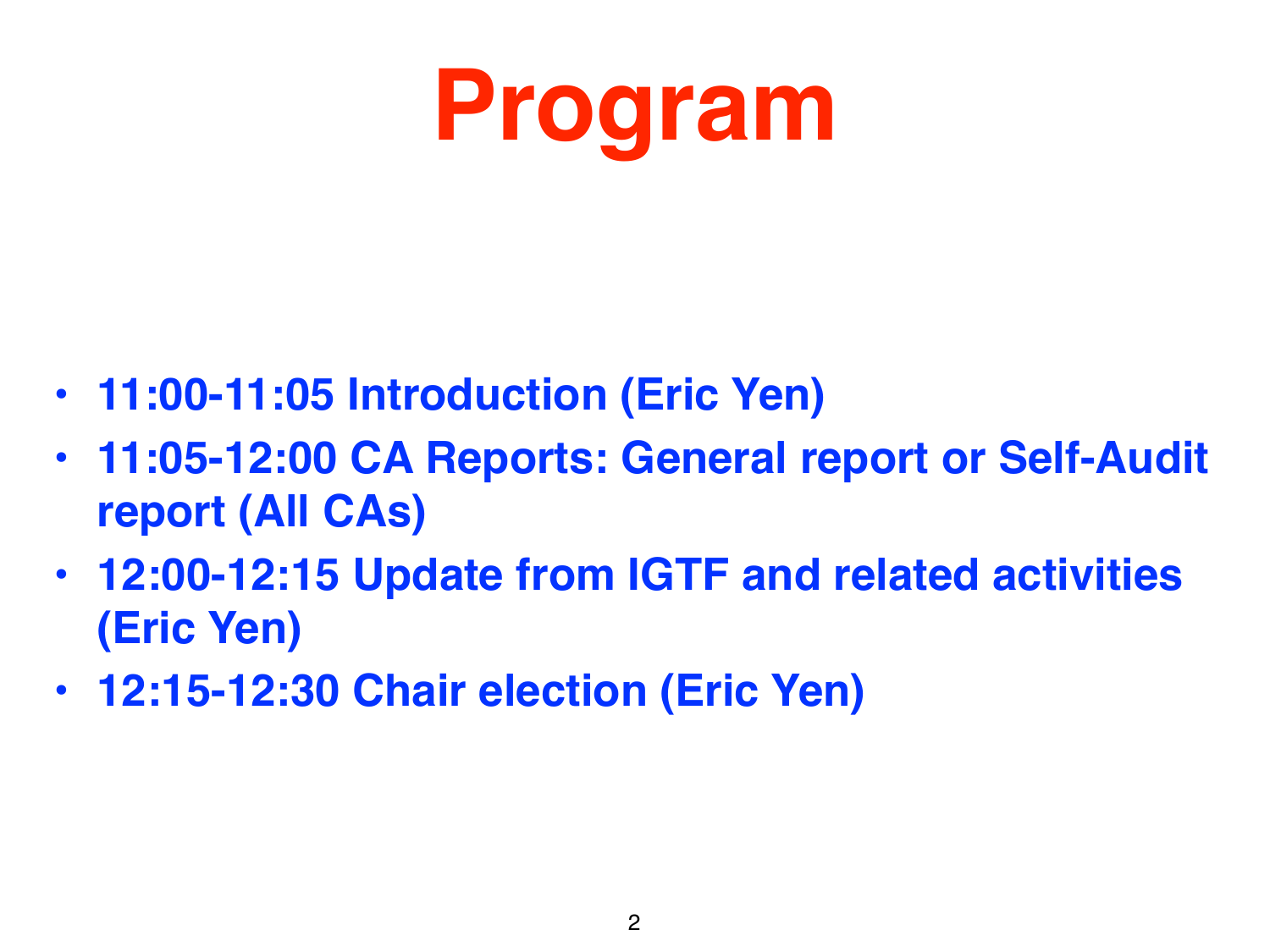# **General Status**



- **• Chair and Vice Chair (2020.01-2021.12)**
	- **• Chair: Eric Yen (ASGCCA, Taiwan)**
	- **• Vice Chair: Eisaku Sakane (HPCI CA, Japan) and Muhammad Farhan SJAUGI (MYIFAM CA, Malaysia)**
	- **• Chair election will be held @28th APGridPMA Meeting in Aug 2021**
- **• Routine Gathering**
	- **• Spring: usually held together with ISGC in Taiwan**
	- **• Fall: Collocated with e-Science or APAN routine events**
	- **• Virtual meeting will be arranged upon request or whenever there is any issue in-between F2F meetings**
- **• Self Auditing Report: Once a year for each member CA**
- **• Regional Catch-All CA: ASGCCA, now supporting users through local RAs in ID, IN, MN, LK, NZ, PH, TH, VN**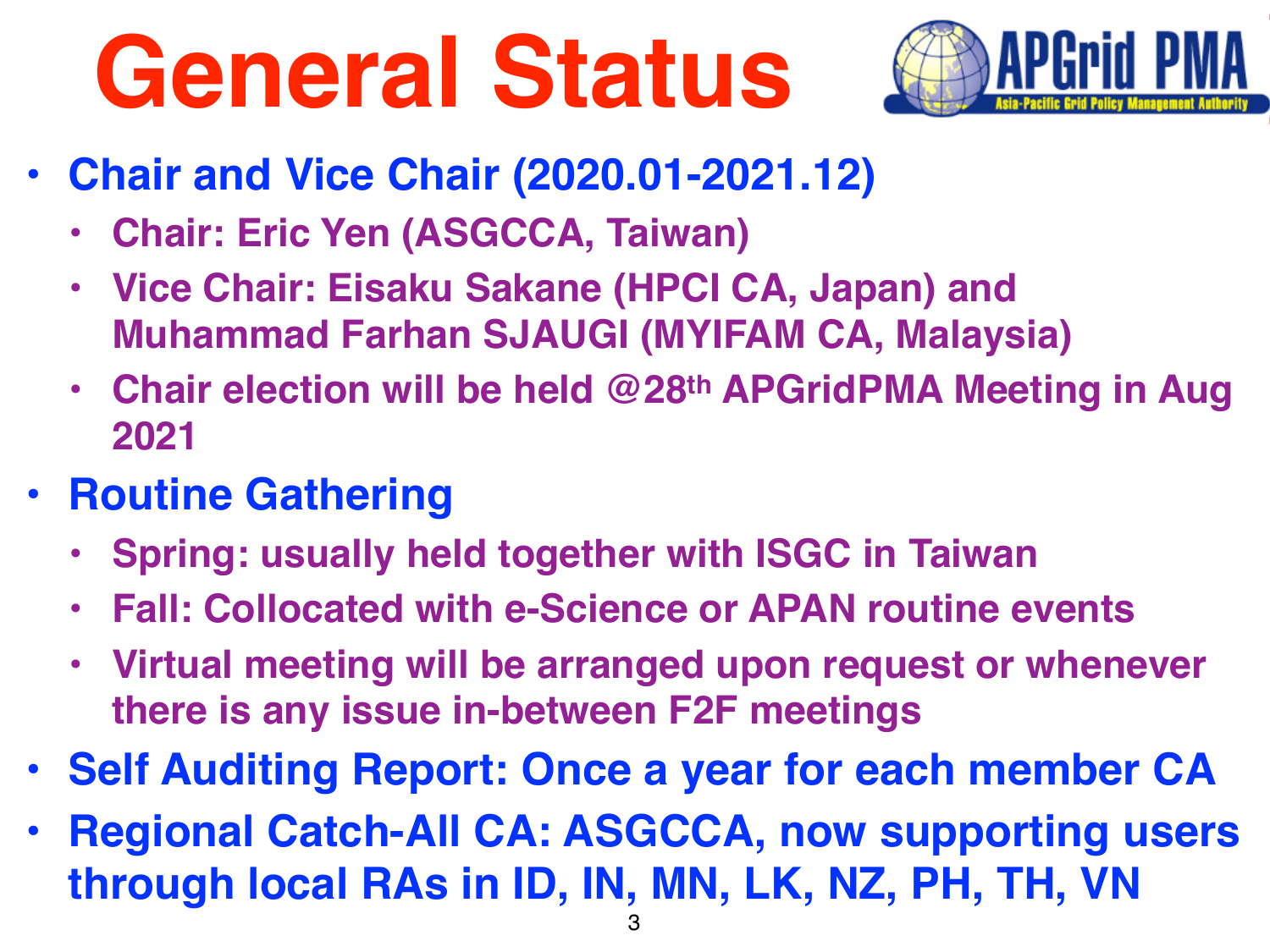| CA                 |           | <b>ccTLD Last Self Audit</b> | #valid Cert           | IPv6             | <b>Prod. eduGAIN SP</b> | <b>User Community</b>                                |
|--------------------|-----------|------------------------------|-----------------------|------------------|-------------------------|------------------------------------------------------|
| <b>AIST CA</b>     | $J\!\!P$  |                              |                       |                  |                         |                                                      |
| <b>APAC CA</b>     | <b>AU</b> |                              |                       |                  |                         |                                                      |
| <b>ASGC CA</b>     | <b>TW</b> | <b>Mar. 2021</b>             | 151, 221, 16          | Y                |                         | <b>ATLAS, CMS, e-Science</b>                         |
| <b>AusCert</b>     | AU        | <b>Sectigo</b>               |                       | Y                | <b>AAF</b>              | <b>ATLAS</b>                                         |
| <b>CNIC CA</b>     | <b>CN</b> | <b>Aug. 2015</b>             | $\boldsymbol{\prime}$ |                  | CARSI (480+ entities)   |                                                      |
| <b>SDG CA</b>      | <b>CN</b> | <b>Aug. 2015</b>             | $\boldsymbol{0}$      |                  |                         |                                                      |
| <b>HKU CA</b>      | <b>CN</b> | <b>Mar. 2021</b>             | 3, 26, 1              | Y                | <b>HKAF/JUCC</b>        | <b>ATLAS</b>                                         |
| <b>HPCI CA</b>     | $J\!\!P$  | <b>Mar. 2021</b>             | 181, 74/164           | Y                | <b>GakuNin/NII</b>      | <b>HPC</b>                                           |
| <b>IGCA</b>        | IN        | <b>Mar. 2018</b>             | 52, 14                |                  | <b>INFED/INFLIBNET</b>  | <b>CMS</b>                                           |
| <b>IHEP CA</b>     | <b>CN</b> | <b>April 2019</b>            | 69, 46                | Y                |                         | <b>WLCG, Belle II, BES III,</b><br><b>CEPC, JUNO</b> |
| <b>KEK CA</b>      | $J\!\!P$  | <b>Mar. 2021</b>             | 147, 189              | Y                |                         | <b>Belle II, ATLAS, ALICE, ILC</b>                   |
| <b>KISTI CA</b>    | <b>KR</b> | <b>Mar. 2021</b>             | 24, 30, 3             | $\boldsymbol{N}$ | <b>KAFE/KISTI</b>       | <b>ALICE</b>                                         |
| <b>MYIFAM</b>      | <b>MY</b> | <b>Mar. 2021</b>             | 0, 2                  | Y                | <b>SIFULAN/SIFULAN</b>  | <b>Decommissioned from</b><br><b>June 2021</b>       |
| <b>NCHC CA</b>     | TW        |                              |                       |                  |                         |                                                      |
| <b>NECTEC CA</b>   | <b>TH</b> |                              |                       |                  |                         |                                                      |
| <b>NAREGI CA</b>   | $J\!P$    |                              |                       |                  |                         |                                                      |
| <b>PRAGMA-UCSD</b> | <b>US</b> |                              |                       |                  |                         | $\mathbf{+}$                                         |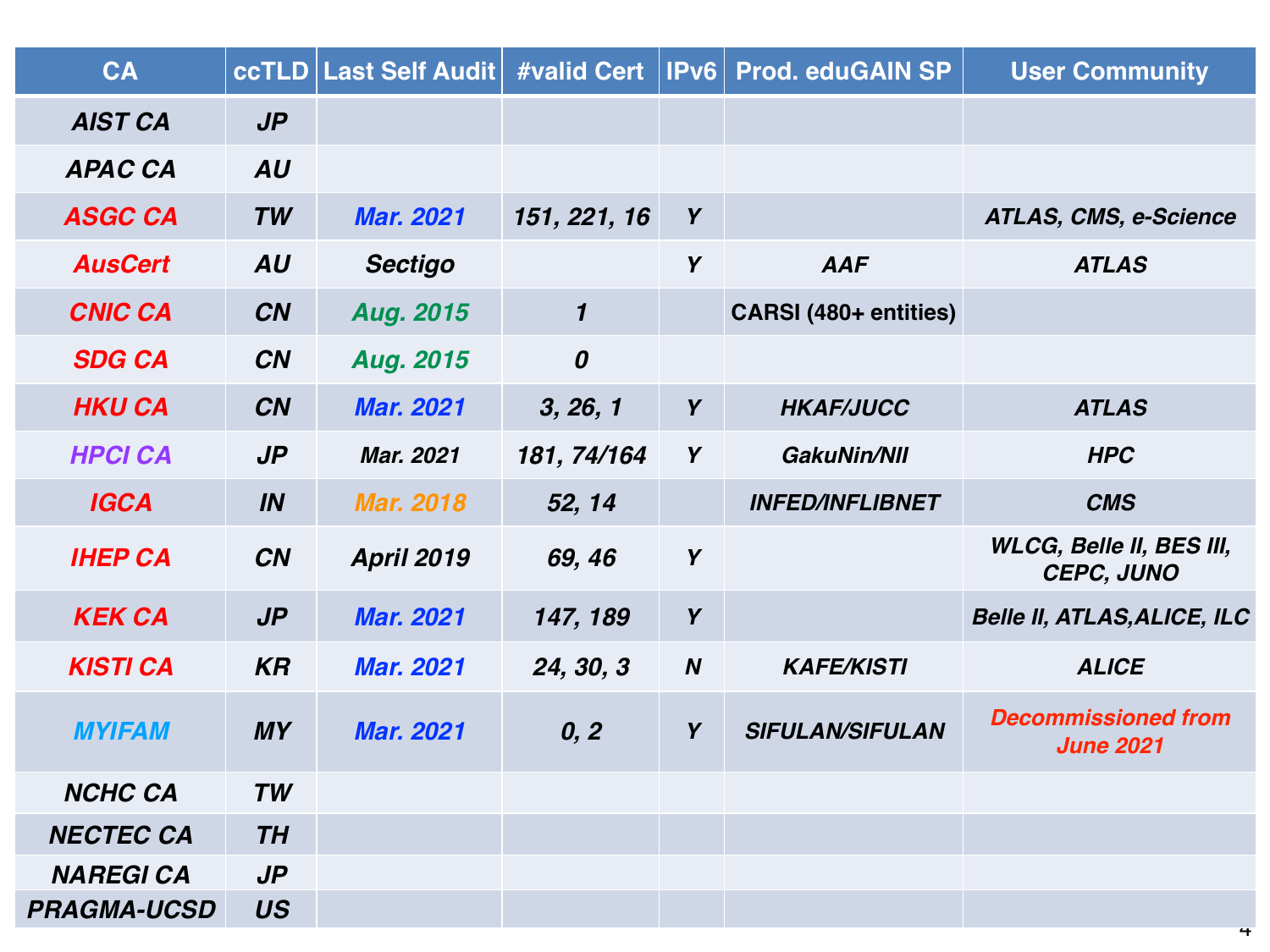#### **From Previous Meeting @ISGC2021, March 2021**

- **• Token-based AAI: shared from TAGPMA, EUGridPMA and HPCICA (Sakane San)**
- **• IAM Status in Asia (IAM WG @APAN) updated by Brook Schofield** 
	- **• Support SAML2/federated authN services buildup & conversion**
- **• APAN is planning to provide regional CA services in collaboration with JISC/TCS** 
	- **• Will be discussed in APAN52 (Aug 2021)**
- **• Moving towards new AAI:**
	- **• Trust building framework: catch up/ leverage/ participate collaborations around the world** 
		- **• assurance framework, policy & guideline, security incident response and IoC sharing, privacy and sensitive data processing, etc.**
	- **• Share of experiences and efforts of federated IdM**
		- **• Challenges and progress from member country will be also shared in future meetings**
	- **• User community engagement, support, and requirements**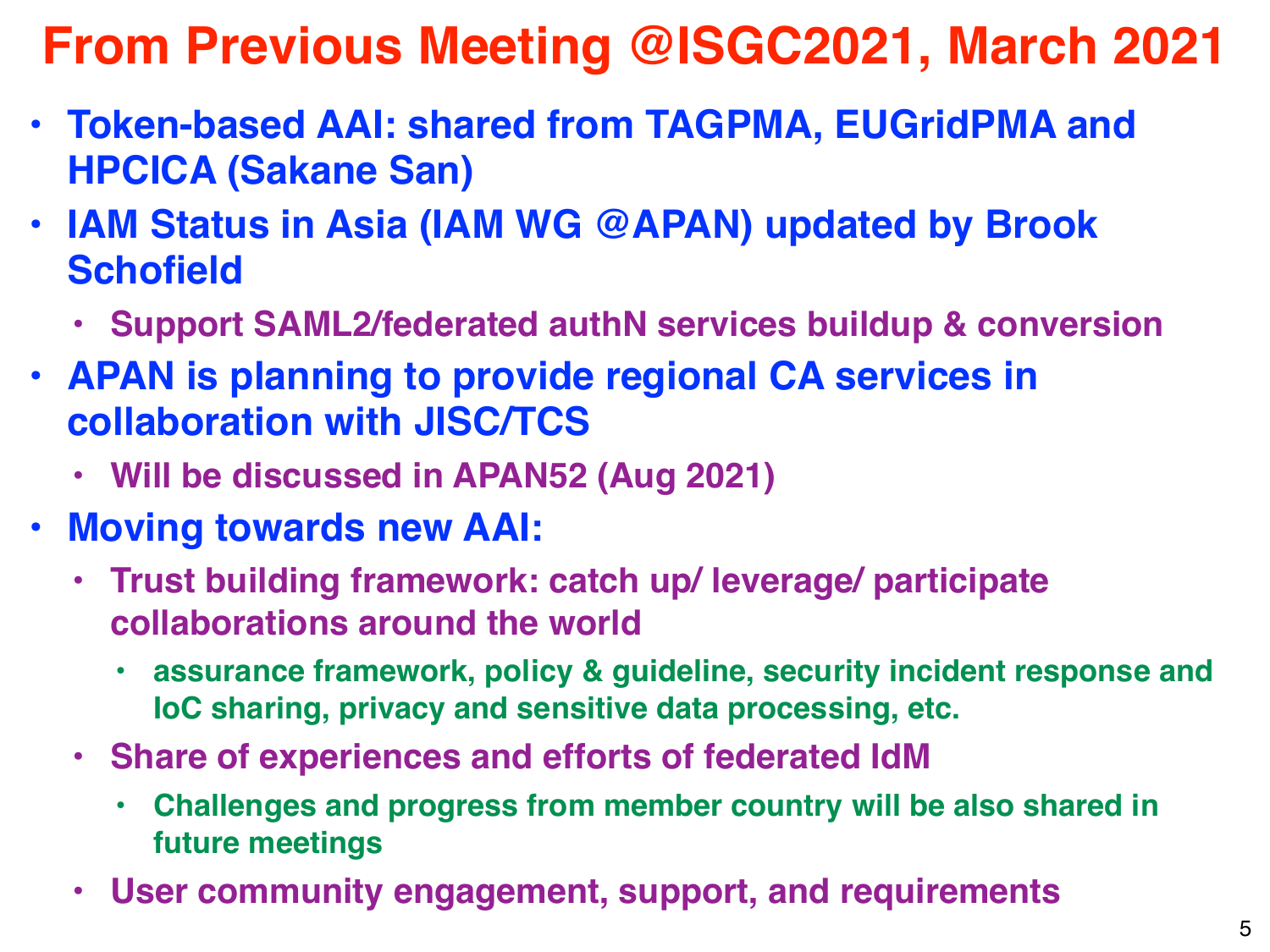### **IGTF Update**

- **• Roles of IGTF in the token-based world Building a global trust fabric**
- **• Evolving with pivotal communities who are enabling smooth interoperability between research and e-infrastructure parties: e.g., WISE, FIM4R, REFEDS, IGTF and AARC, etc.**
- **• IGTF will run its next RATCCS soon (annually by default)**
- **• A growing desire (by WLCG and GridPP at least) to use LE for host certs for storage end points** 
	- **• IGTF WG is formed to do risk assessment and communicate**
- **• REFEDS Assurance Framework 2.0 update:**
	- **• FIM4R Assurance workshop (17 June 2021)**
	- **• FIM4R paper in ISGC2021**
- **• EOSC security baseline process and future plans** 
	- **• IoC sharing should be a base for strengthening the distributed security in the EOSC**
	- **• Authentication strength requirements inbound for services can also be embedded in the service operations policy, and then both sending/brokering parties and the receiving service should ensure**
- **• Attribute Authority Operation V2 is about accomplished** 
	- **• Comments on basic security of signing key and OpenID Connect clarified**
- **• A technical forum would be needed** 
	- **• Experiences from larger-scale CAs can help and inform smaller-scale operations while operators moving away or changing and new comers could not get enough training**
- **• Another workshop on token-based Authentication and Authorization is scheduled in fall tentatively by TAGPMA (Derek)**
- **• Details could be found at https://indico.nikhef.nl/event/3119/**